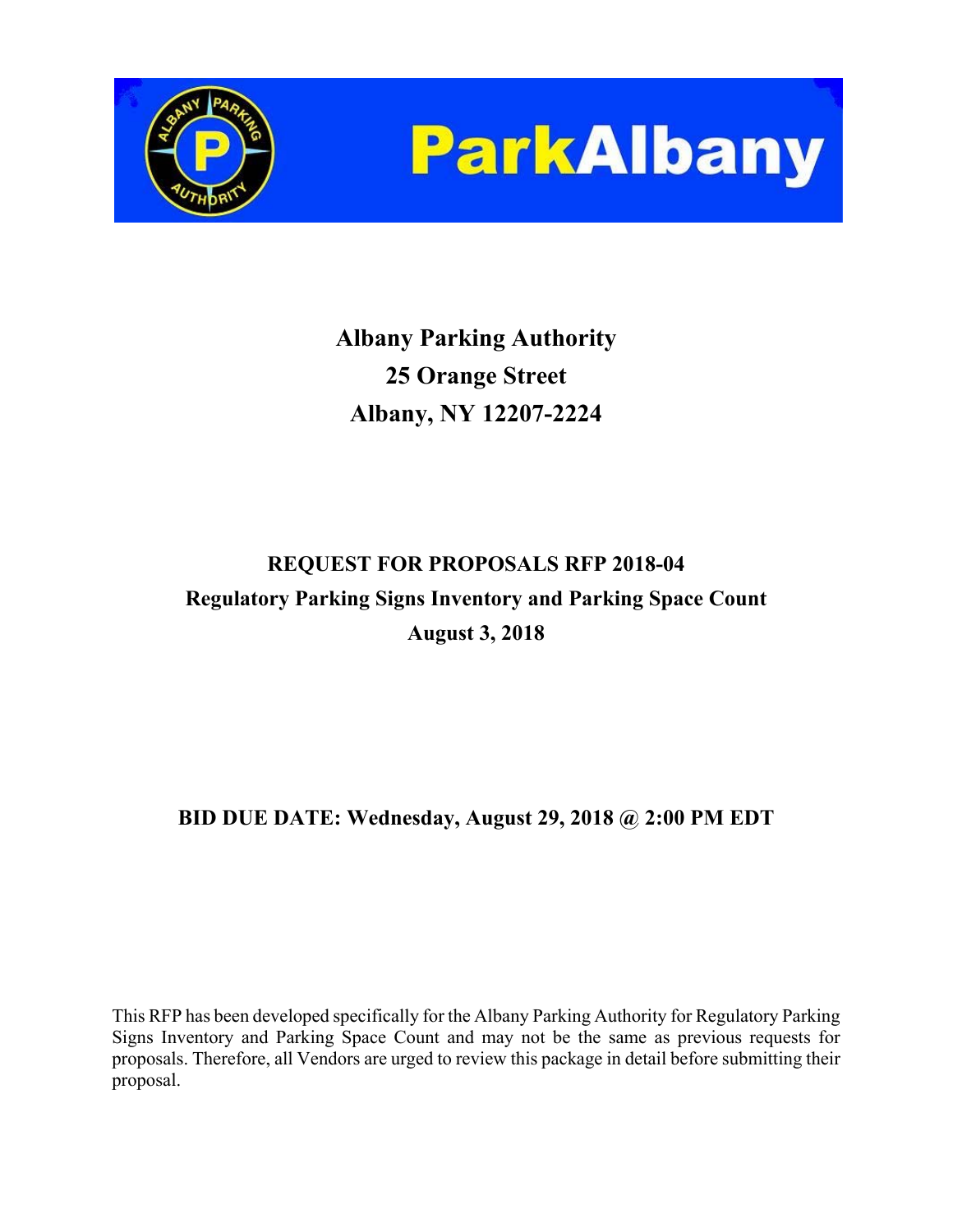#### **Section 1: Introduction**

The Albany Parking Authority is seeking to get an inventory and condition report of regulatory parking signs and the amount of legal on-street parking spaces. The Albany Parking Authority invites proposals for a GIS Inventory and Audit of the regulatory parking signs and amount of legal on-street parking within the City of Albany. All information must be recorded in such a manner as to be able to be GIS mapped for an integrated GIS and Inventory map system.

The City of Albany, NY, is the capital city of the State of New York. There are approximately 255 miles of roadway and approximately 30,000 parking regulatory signs.

#### **Section 2: Project Overview**

- A. The purpose of this project is to create an up to date inventory of regulatory parking signs throughout the City and to create a GIS inventory of both the type of regulation and sign condition. In addition to the inventory, this project requires a count of a block by block amount of legal on-street parking. A "legal on-street parking space", by definition is a parkable space, not already restricted by official signage, restricted by local ordinance or NYS Vehicle and Traffic Law. In addition, the successful bidder will provide exact coordinates and attributes of each regulatory sign for the City's use in their existing ESRI GIS software.
- B. Anticipated Procurement Schedule:

Issue RFP Friday, August 3, 2018 Pre-Bid Meeting Wednesday, August 15, 2018 at 10:00am Albany Parking Authority 25 Orange Street Albany, NY 12207 Questions Submitted Monday, August 20, 2019 Questions & Answers Posted Friday, August 24, 2018 Proposals Due Wednesday, August 29, 2018 at 2:00pm Award Project Tuesday, September 4, 2018

#### **Section 3: Receipt Of Proposals**

3.1 Five (5) copies of the proposal must be received in a sealed envelope marked "Proposal Enclosed –"Regulatory Parking Signs Inventory and Parking Space Count" no later than August 29, 2018 at 2:00p.m. and BID openings at 2:30pm at the following address:

> Matthew Peter, Executive Director Albany Parking Authority 25 Orange Street Albany, NY 12207-2224 MPeter@parkalbany.com

- 3.2 Each proposal submitted will be the document upon which the Albany Parking Authority will make its initial judgment regarding each proposer's qualifications, methodology, and ability to provide the requested services.
- 3.3 Those submitting proposals do so entirely at their own expense. There is no express or implied obligation by the Authority to reimburse any firm or individual for any costs incurred in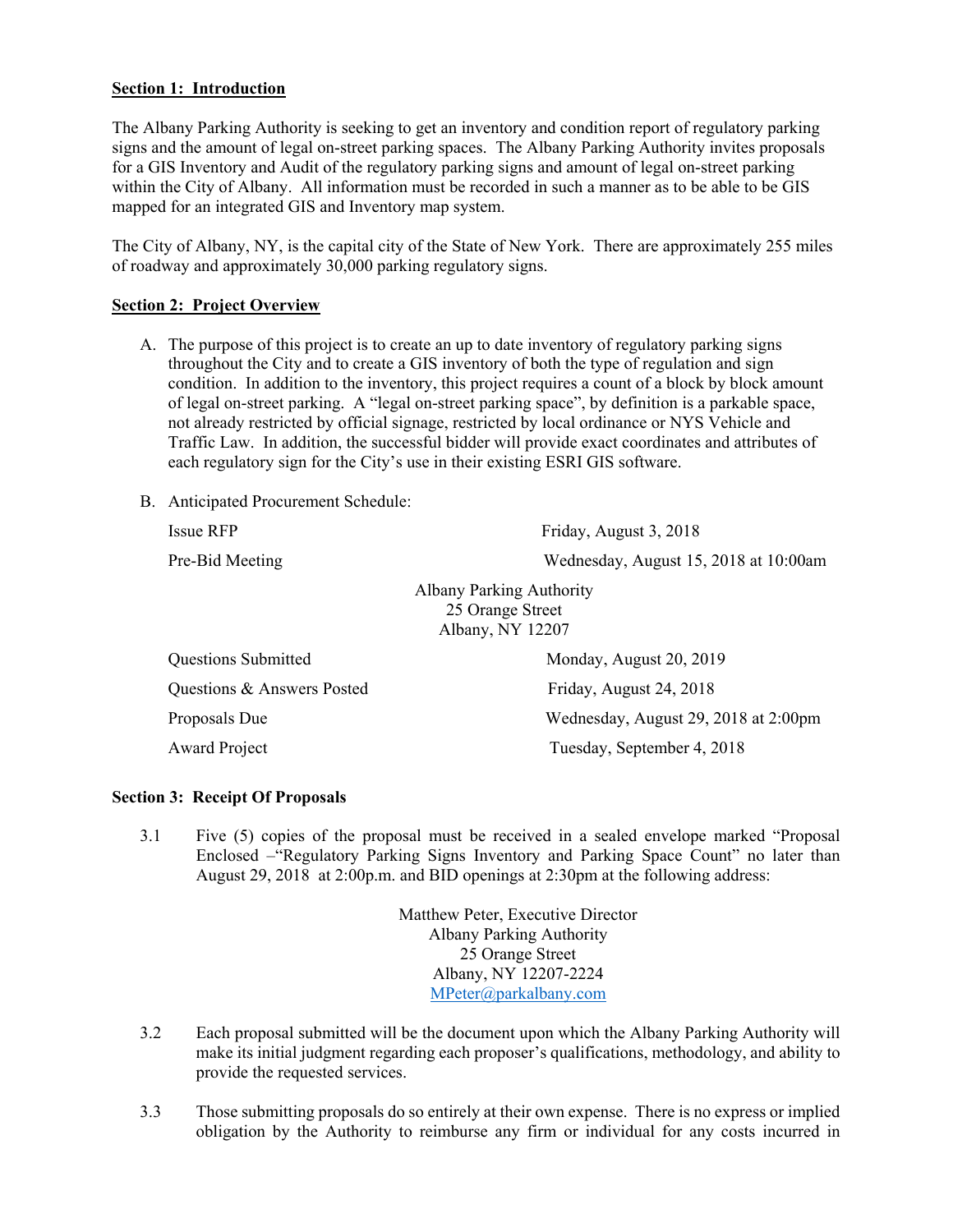preparing or submitting proposals, preparing or submitting additional information requested by the Authority, or participating in any selection interviews.

- 3.4 Submission of any proposal indicates an acceptance of the conditions contained in this Request for Proposals unless the submitted proposal clearly and specifically states otherwise.
- 3.5 The Albany Parking Authority reserves the right to accept or reject any and all proposals in whole or in part, to waive any and all informalities, and to disregard all non-conforming, nonresponsive or conditional proposals.
- 3.6 The Albany Parking Authority reserves the right to award the contract, in whole or in part, to one or more firms and individuals.
- 3.7 Any award shall be conditioned on the later execution of a formal written contract with such terms and conditions as determined in the sole discretion of the Albany Parking Authority. The Albany Parking Authority reserves the right to revoke or rescind any award at any time prior to the full execution of a formal written contract.

#### **Section 4: Qualifications Of Bidders**

- 4.1 Each proposer shall provide a statement of qualifications including:
	- a. A brief history and description of the person(s) or entity/firm submitting the proposal.
	- b. Identification of the staff members and their relevant experience who will be assigned to this engagement if the proposal is selected.
	- c. No more than three (3) references, including addresses and telephone numbers.
	- d. A signed cover letter from a person who is authorized to make representations to bind the person or entity/firm submitting the proposal.
	- e. A summary of Proposer's general experience in the services being requested.
	- f. Any additional information which would serve to distinguish the person or entity/firm from other person(s) or entities/firms submitting proposals, such as examples of work similar to the scope of services contemplated by this RFP, any special expertise or experience of the person or entity/firm, etc.
- 4.2 The Albany Parking Authority may make such inquiries it deems necessary to determine the ability of each proposer to perform the services contemplated by this RFP. Proposers shall promptly furnish all information and data for this purpose as may be subsequently requested by the Albany Parking Authority.

#### **Section 5: Scope of Work**

This section identifies the Scope of Services. The proposal submitted to the APA shall provide narrative descriptions for the Contractor's approach in addressing the tasks listed under this RFP. As part of your proposal, please indicate your compliance or noncompliance with the below requirements and requests for information as to your approach. Please organize your response by the sections below. Explain as to how you will meet these requirements and answer any questions presented. The Contractor may propose other options above and beyond the list tasks if deemed beneficial.

- A. Survey. The Contractor will conduct a block by block survey and inventory of all regulatory signs and amount of legal on-street parking. The survey data to be collected shall include, but is not limited to the following feature attributes:
	- 1. Street locations accompanied with GPS coordinates (longitude and latitude)
	- 2. Street name, cross streets and which side of the road (North, South, East or West)
	- 3. Condition of regulatory signs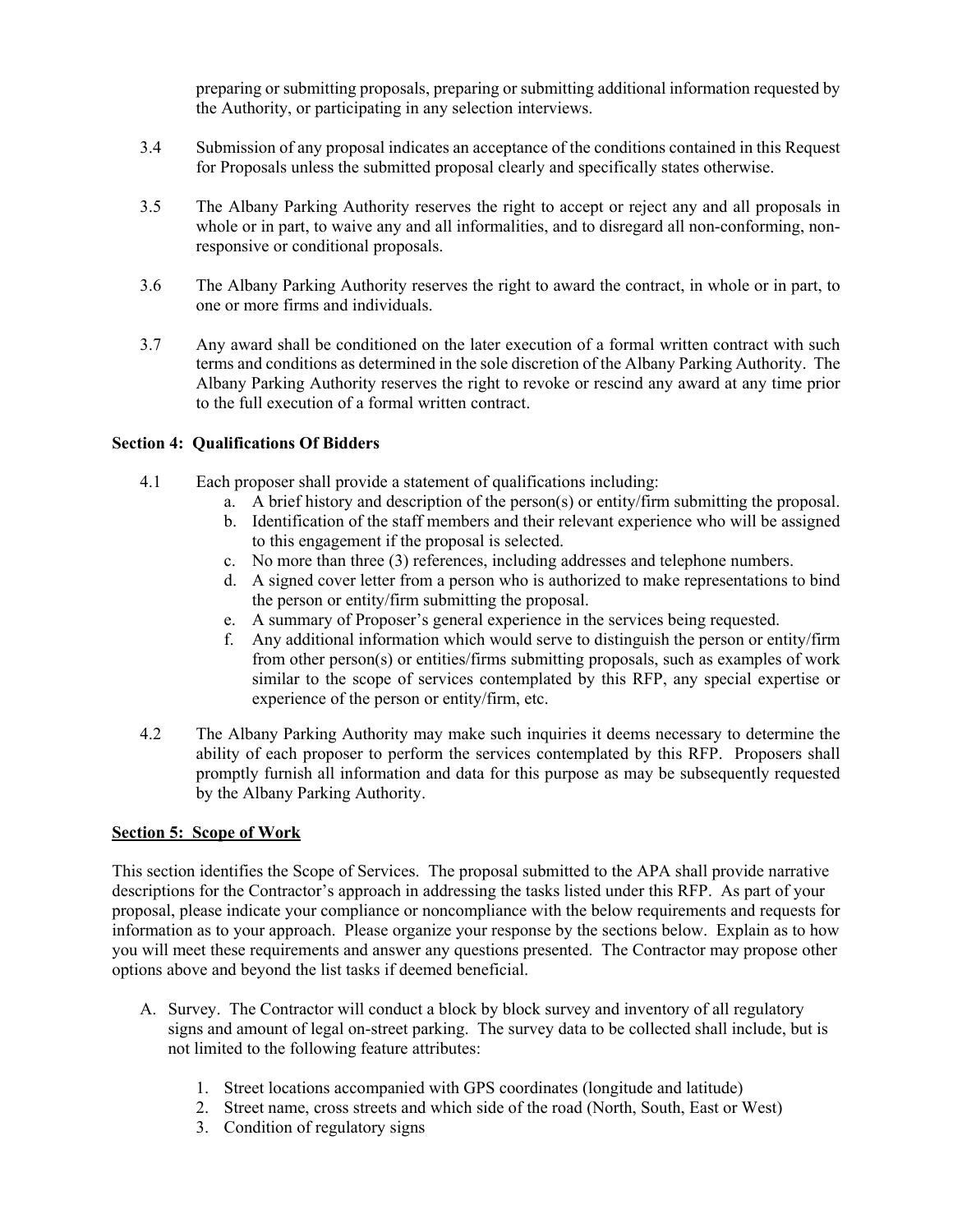- 4. Regulation of signs
- 5. Missing signs
- 6. Amount of legal on-street parking spaces
- B. Deliverables
	- 1. Report Summarizing methodology, the total quantities of regulatory signs and amount of legal on-street parking spaces, existing conditions, summary of sign regulation and any notable anomalies.
	- 2. A Microsoft Excel Workbook of the regulatory sign inventory attributes including GPS coordinates. Attached to this RFP as Exhibit A is a sample Excel file which was developed by the City of Albany Planning Department previously to create an inventory of Parking Signs in the City – note, however, nothing was accomplished beyond creating this Excel file and no parking sign inventory/data was inputted into this Excel file. This file is provided as an example only, and is not required to be used by the bidder. The bidder should determine if attributes/data fields beyond those contained in Exhibit A should be collected as part of this work and included in the response to this bid, as necessary.
	- 3. A Microsoft Excel Workbook of all legal on-street parking.
	- 4. ESRI ArcGIS file geodatabase or map package for ArcMap 10.4 with attributes of the Albany Parking Authority's regulatory parking signs inventory and amount of legal onstreet parking spaces.
- C. Final documents/deliverables to be completed and delivered 12-14 weeks of contract signing.
- D. Cost Proposal. Each bidder response to this RFP must include a "Cost Proposal" section which must state the **total fee** to be charged to the APA for the Scope of Work. Hourly fees may be included, however a total fee (not to exceed) must be included in the bidder response. Bidders must also set forth in detail any and all additional expenses for which you expect to be reimbursed. The proposal must provide a guarantee that no additional fees will be charged to the Albany Parking Authority without prior written consent by the Authority. Failure to provide the cost information detailed in this section may result in bidder disqualification from this RFP.

## **Section 6: Proposal Evaluation**

- 7.1 Proposals shall remain valid until the execution of a contract by the Albany Parking Authority.
- 7.2 Proposals shall be examined and evaluated by the Albany Parking Authority to determine whether each proposal meets the requirements of this RFP. A recommendation will be made for a contract award based on the following criteria:

 \* Proposer's demonstrated capabilities, professional qualifications, and experience in the field of structural engineering.

The wherewithal of the proposer(s) to render the requested services to the Authority in a timely fashion.

- Total proposed cost.
- \* Completeness of the proposal.
- 7.3 The selection of a proposal will be based on all of the above factors, and not solely on a monetary evaluation.

### **Please see the below certain forms which must be completed and submitted with your bid to the Albany Parking Authority ("APA").**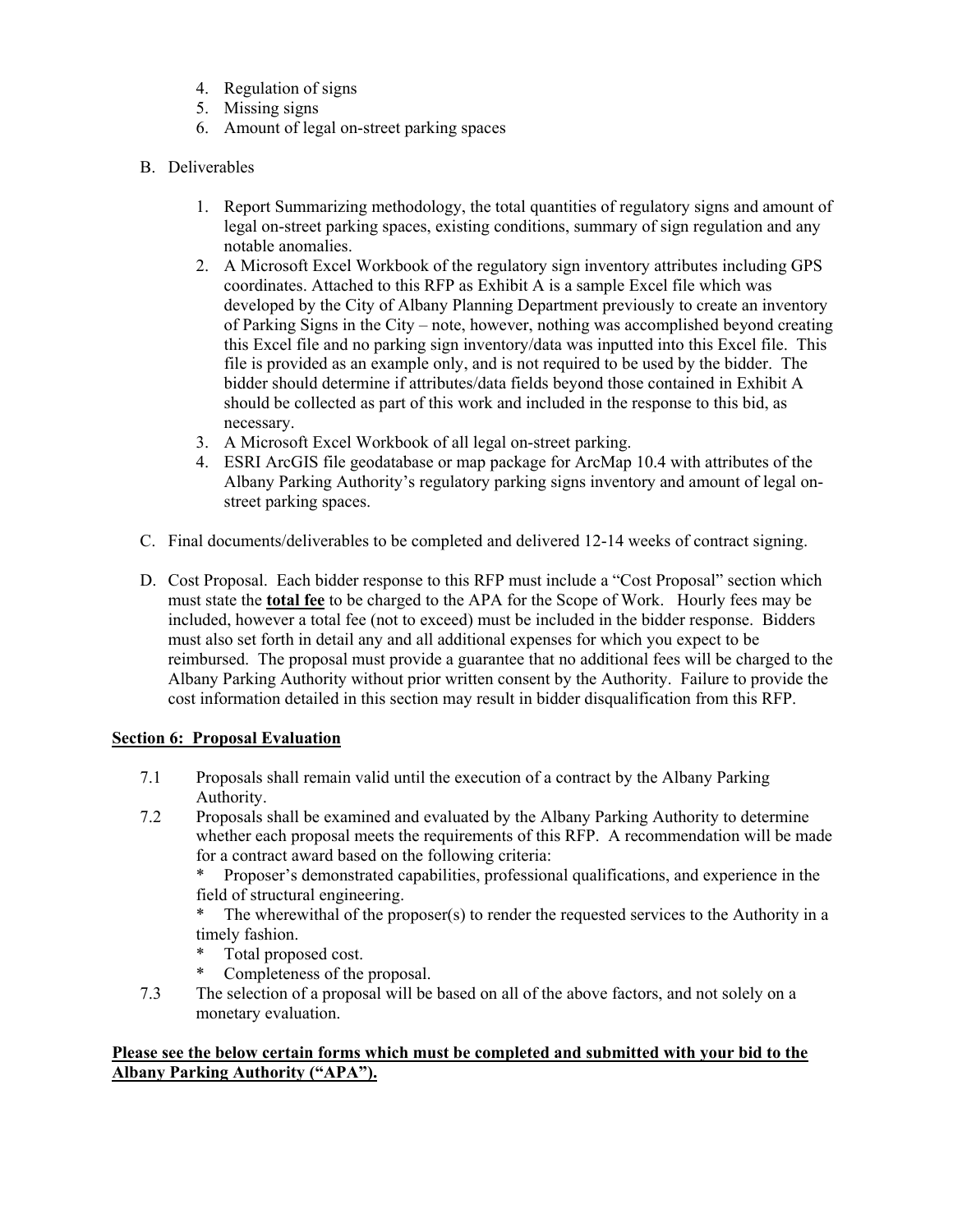**Non-collusion statement**. Pursuant to Public Authority Law §2878, each Bidder must complete the "NON-COLLUSION PROPOSAL CERTIFICATE PURSUANT TO NEW YORK STATE PUBLIC AUTHORITY LAW § 2878" and submitted with the bidder's response to this RFP.

**Bidder Responsibility**. Pursuant to State Finance Law §§139-j and 139-k, this request for proposals ("RFP") includes and imposes certain restrictions on communication between the Albany Parking Authority ("Authority") and an Offeror/bidder during the procurement process. An Offeror/bidder is restricted from making contacts from the earliest notice of intent to solicit offers (in this instance, the release of this RFP) through final award and approval of the resultant contract by the Authority ("restricted period") to other than designated individuals unless it is a contact that is included among certain statutory exceptions set forth in State Finance Law §139-j(3)(a). Only email inquiries are allowed. **The designated individuals for this RFP is Sean Palladino, Associate Director of the Authority at**   $spalladino@parkalbany.com.$  Authority employees are also required to obtain certain information when contacted during the restricted period and make a determination of the responsibility of the Offeror/bidder pursuant to these two statutes. Certain findings of non-responsibility can result in rejection for contract award and in the event of two findings within a 4 year period, the Offeror/bidder is debarred from obtaining governmental Procurement Contracts. Additionally, the above law requires certain affirmations to be provided to the Authority by bidders and that certain provisions be contained within any contract/award resulting from this RFP. Specifically, the following forms/information is provided:

1. The Authority must obtain from all Offerors the required affirmation ("**Compliance with NYS Finance Law §139-j**") of understanding and agreement to comply with procedures on procurement lobbying restrictions regarding permissible Contacts in the restricted period for a procurement contract in accordance with State Finance Law §§139-j and 139-k. The affirmation is provided below and must be completed and returned to the Authority when submitting a bid.

2. The Authority must include a disclosure request ("**Offeror Disclosure of Prior Non-Responsibility Determinations**") regarding prior non-responsibility determination in accordance with State Finance Law §139-k in its solicitation of proposals or bid documents or specifications or contract documents, as applicable, for procurement contracts. The required form is provided below and is to be completed and returned to the Authority when submitting a bid.

3. The Authority must obtain from all Offerors a required certification ("**Bidder Certification**") that the information is complete, true and accurate regarding any prior findings of nonresponsibility, such as non-responsibility pursuant to State Finance Law §139-j. The Offeror must agree to the certification and provide it to the procuring Government Entity. This certification is provided below and must be completed and returned to the Authority when submitting a bid.

4. New York State Law §139-k(5) provides that every procurement contract award subject to the provisions of State Finance Law §§139-k and 139-j shall contain a provision authorizing the Authority to terminate the contract in the event that the certification is found to be intentionally false or intentionally incomplete. An example of such language is provided below:

*The Authority reserves the right to terminate this contract in the event it is found that the certification filed by the Offeror in accordance with New York State Law §139-k was intentionally false or intentionally incomplete. Upon such finding, the Authority may exercise its termination right by providing written notification to the Offeror in accordance with the written notification terms of this contract.*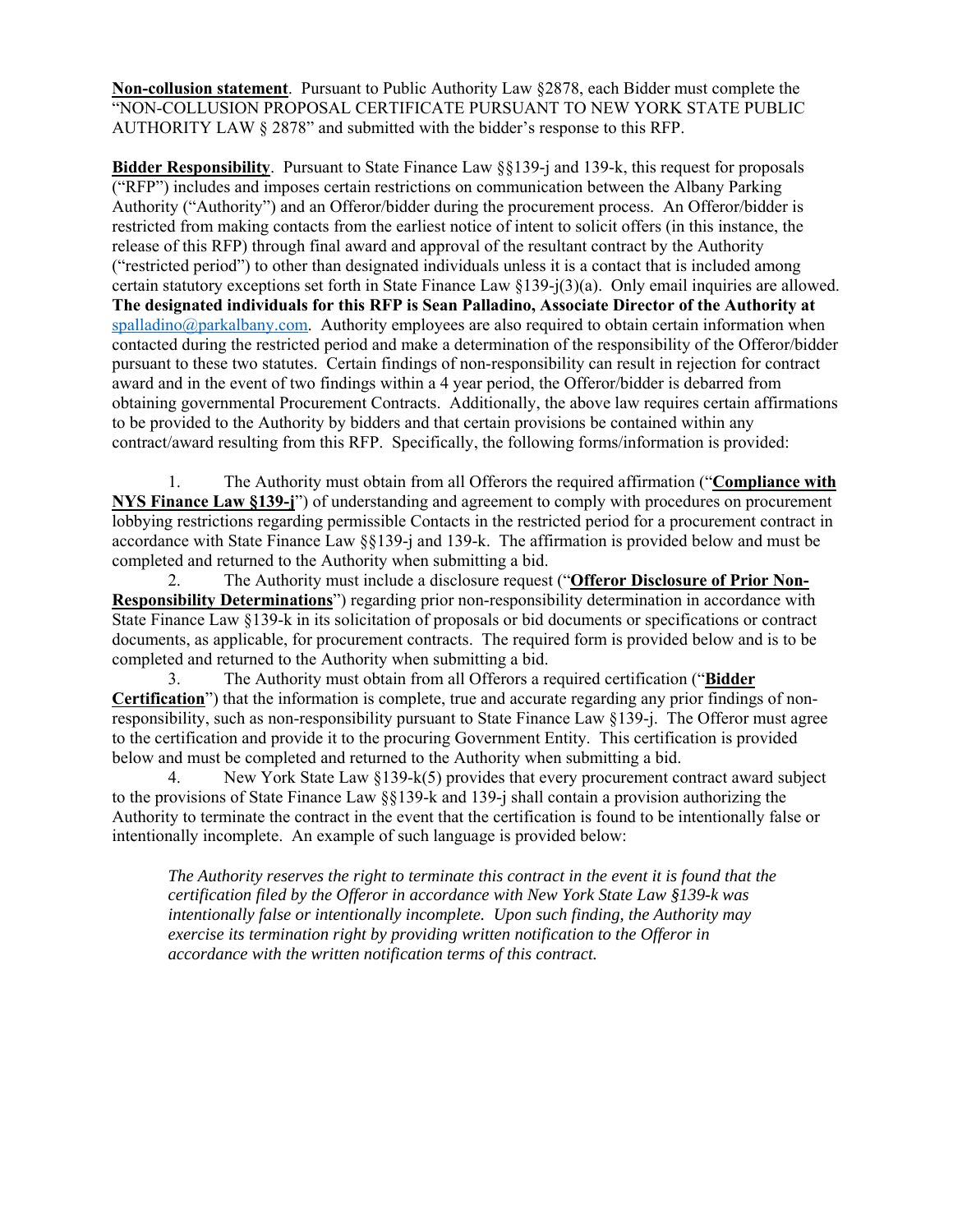#### **NON-COLLUSION PROPOSAL CERTIFICATE PURSUANT TO NEW YORK STATE PUBLIC AUTHORITY LAW § 2878**

 By submission of this bid, each bidder and each person signing on behalf of any bidder certifies, and in the case of a joint bid each party thereto, certifies as to its own organization, under penalty of perjury, that to the best of knowledge and belief:

(1) The prices in the bid have been arrived at independently, without collusion, consultation, communication or agreement, for the purpose of restricting competition, as to any matter relating to such prices with any other proposer or with any competitor;

(2) Unless otherwise required by law, the prices which have been quoted in this bid have not been knowingly disclosed by the proposer and will not knowingly be disclosed by the proposer prior to the opening, directly or indirectly, to any other proposer or to any competitor; and

(3) No attempt has been made or will be made by the proposer to induce any other person, partnership or corporation to submit or not to submit a bid for the purpose of restricting competition.

(date) (signature)

 $\mathcal{L}_\text{max}$  and the contract of the contract of the contract of the contract of the contract of the contract of the contract of the contract of the contract of the contract of the contract of the contract of the contrac

 $\mathcal{L}_\text{max}$  and  $\mathcal{L}_\text{max}$  and  $\mathcal{L}_\text{max}$  and  $\mathcal{L}_\text{max}$ 

(printed name and title)

(name of firm)

STATE OF COUNTY OF  $\qquad \qquad$  ) SS:

On the \_\_ day of \_\_\_\_\_\_\_\_\_\_\_\_\_\_, 2018, before me, the undersigned, a notary public in and for said state, personally appeared \_\_\_\_\_\_\_\_\_\_\_\_\_\_\_\_\_\_\_\_\_\_, personally known to me or proved to me on the basis of satisfactory evidence to be the individual whose name is subscribed to this document and acknowledged to me that he/she executed the same in his/her capacity and that by his/her signature, the individual or the person/entity upon behalf of which the individual acted, executed this document.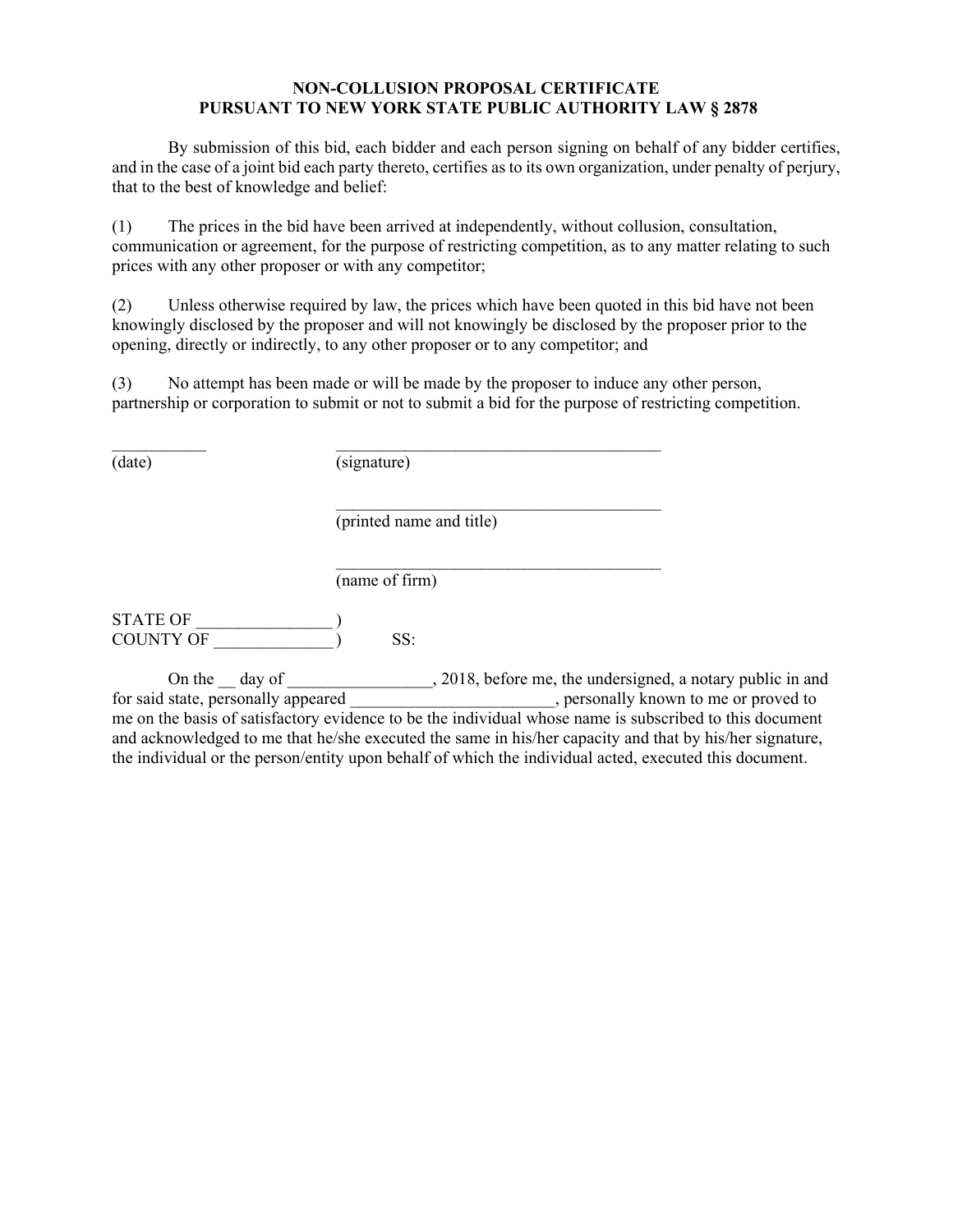1. **Compliance with NYS Finance Law §139-j**. Offeror affirms that it understands and agrees to comply with the procedures of the APA relative to permissible Contacts as required by State Finance Law §139-j.

|                          |                                                  | By: $\frac{1}{\text{Signature}}$<br>Date:                                                                                                                                                             |
|--------------------------|--------------------------------------------------|-------------------------------------------------------------------------------------------------------------------------------------------------------------------------------------------------------|
|                          |                                                  |                                                                                                                                                                                                       |
|                          |                                                  |                                                                                                                                                                                                       |
|                          |                                                  |                                                                                                                                                                                                       |
|                          |                                                  |                                                                                                                                                                                                       |
|                          |                                                  | <b>Offeror Disclosure of Prior Non-Responsibility Determinations.</b>                                                                                                                                 |
|                          |                                                  | Name of Individual or Entity Seeking to Enter into the Procurement Contract:                                                                                                                          |
|                          |                                                  |                                                                                                                                                                                                       |
|                          |                                                  | Name and Title of Person Submitting this Form: __________________________________                                                                                                                     |
| Date:                    | <u> 1990 - Johann Barn, mars ann an t-Amhain</u> |                                                                                                                                                                                                       |
| No                       | Yes                                              | A. Has any Governmental Entity made a finding of non-responsibility regarding the individual or<br>entity seeking to enter into the Procurement Contract in the previous four years? (Please circle): |
|                          | If yes, please answer the following questions:   |                                                                                                                                                                                                       |
| §139-j? (Please circle): |                                                  | B. Was the basis for the finding of non-responsibility due to a violation of State Finance Law                                                                                                        |
|                          | No                                               | Yes                                                                                                                                                                                                   |
|                          | No                                               | C. Was the basis for the finding of non-responsibility due to the intentional provision of false or<br>incomplete information to a Governmental Entity? (Please circle):<br>Yes                       |
| responsibility below.    |                                                  | D. If you answered yes to questions A thru C, please provide details regarding the finding of non-                                                                                                    |
|                          |                                                  |                                                                                                                                                                                                       |
|                          |                                                  |                                                                                                                                                                                                       |
|                          |                                                  |                                                                                                                                                                                                       |
|                          |                                                  | (Add additional pages as necessary)                                                                                                                                                                   |
|                          |                                                  | E. Has any Governmental Entity or other governmental agency terminated or withheld a                                                                                                                  |

Procurement Contract with the above-named individual or entity due to the intentional provision of false or incomplete information? (Please circle):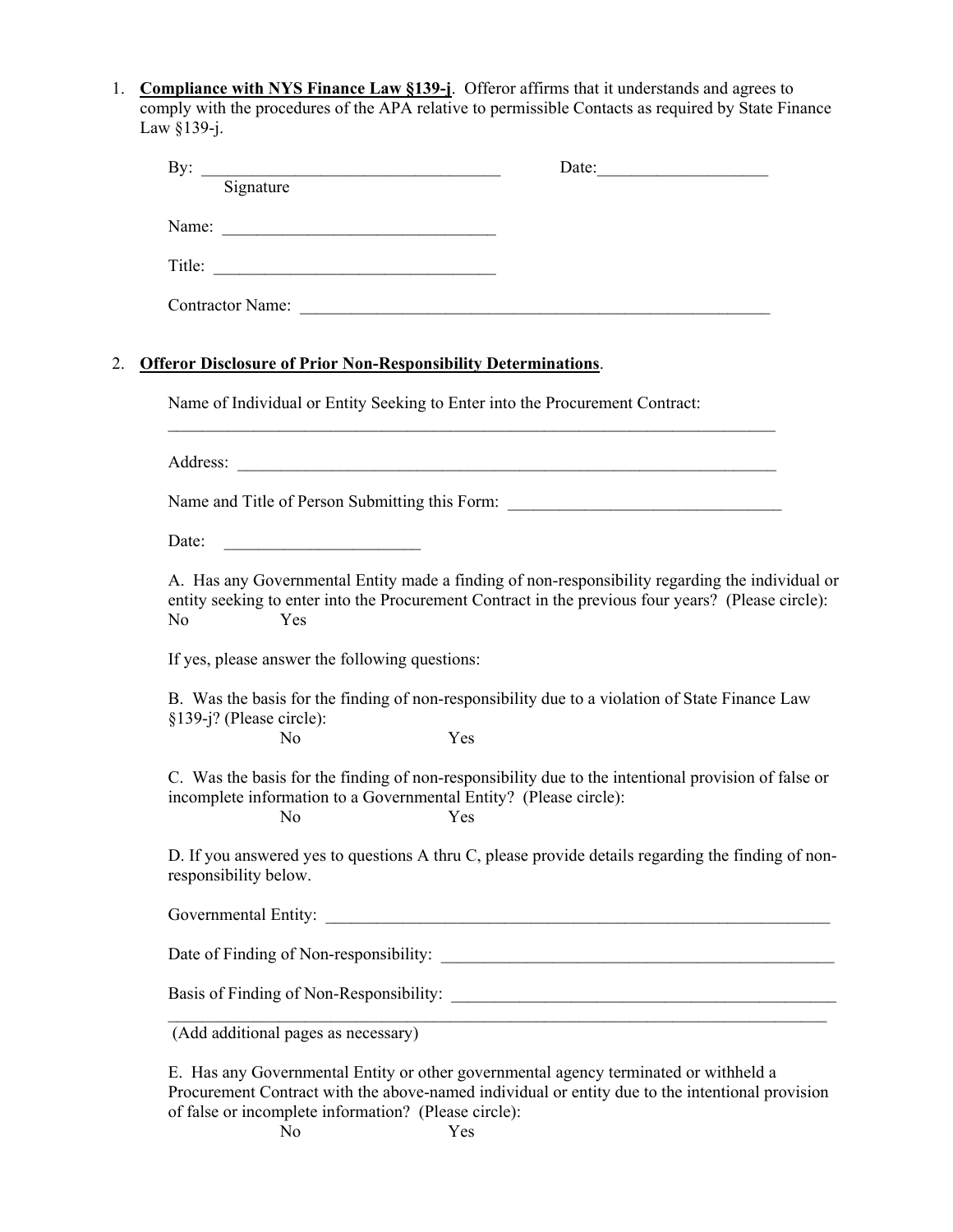F. If yes, please provide details below.

Governmental Entity:

Date of Termination or Withholding of Contract:  $\mathcal{L}_\text{max}$ 

Basis of Termination or Withholding:

(Add additional pages as necessary)

3. **Bidder Certification**. I certify that all information provided to the APA with respect to State Finance Law §139-k is complete, true and accurate.

 $\mathcal{L}_\mathcal{L} = \{ \mathcal{L}_\mathcal{L} = \{ \mathcal{L}_\mathcal{L} = \{ \mathcal{L}_\mathcal{L} = \{ \mathcal{L}_\mathcal{L} = \{ \mathcal{L}_\mathcal{L} = \{ \mathcal{L}_\mathcal{L} = \{ \mathcal{L}_\mathcal{L} = \{ \mathcal{L}_\mathcal{L} = \{ \mathcal{L}_\mathcal{L} = \{ \mathcal{L}_\mathcal{L} = \{ \mathcal{L}_\mathcal{L} = \{ \mathcal{L}_\mathcal{L} = \{ \mathcal{L}_\mathcal{L} = \{ \mathcal{L}_\mathcal{$ 

| By:                     | Date: |
|-------------------------|-------|
| Signature               |       |
| Name:                   |       |
| Title:                  |       |
| <b>Contractor Name:</b> |       |